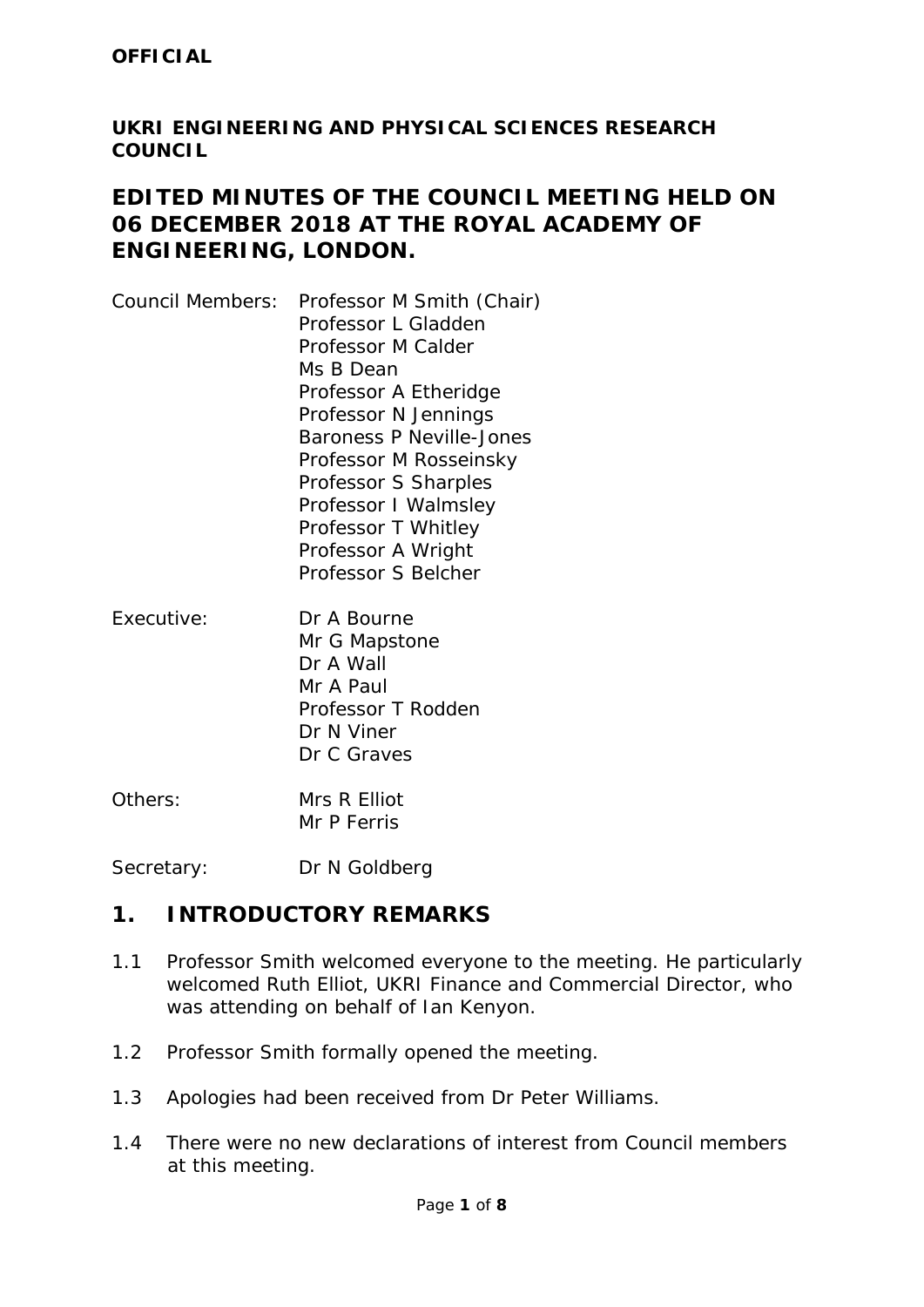1.5 Professor Smith said that, in keeping with best practice, and as a trial, it was proposed to begin this meeting with a closed session. If Council members felt that this was worth pursuing then it was proposed that further biannual closed sessions of Council would take place at the start of the May and December meetings. These would provide Council members with the opportunity to raise concerns or make observations that they might not otherwise want to raise in a full meeting with the Executive or UKRI representatives present.

## **2. CLOSED SESSION WITHOUT THE EXECUTIVE**

- 2.1 A closed session was held without the Executive.
- 2.2 When the Executive returned to the meeting Professor Smith briefly reprised what the closed session had covered. **Minute not included as contains exempt material, at the time of publication, under the terms of the Freedom of Information Act 2000.**

## **3. DRAFT MINUTES OF THE MEETING ON 4 OCTOBER 2018**

3.1 Council **agreed** the record of the last meeting subject to a minor correction to minute 3.15 which should read "*has responsibility to lead on improving the commercialisation aspects for UKRI".*

# **4. ACTIONS AND MATTERS ARISING**

4.1 There were 6 actions from the last meeting. All the actions were complete or ongoing to be revisited at a future meeting.

#### **5. EXECUTIVE UPDATE (EPSRC 22-18)**

- 5.1 Professor Gladden invited colleagues from the Executive to provide Council with an update on some key developments since the last meeting.
- 5.2 Dr Bourne provided an update on progress with the 2019 Spending Review (SR). He summarised the various elements of EPSRC's SR requirements which had been submitted to UKRI. He emphasised that this did not represent the final bidding document, but was rather a checklist of all of the things that required funding in the EPSRC space. He assured Council that work was also underway to ensure that the various elements of the cross-councils bids were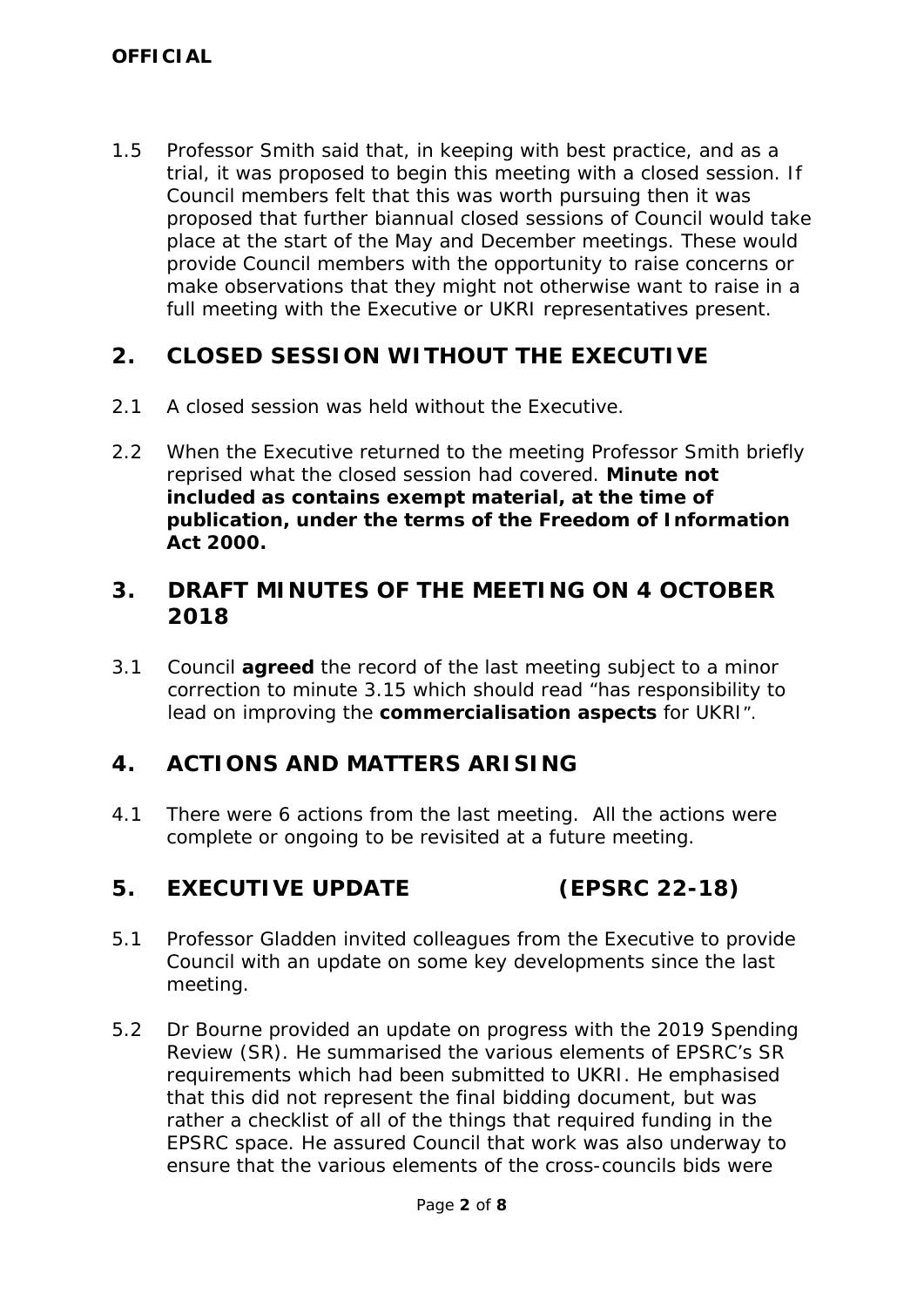joined-up. Council briefly touched on the role that the Strategic Delivery Plan would play in the bidding process and setting future direction.

- 5.3 Dr Viner provided a brief update on the current UKRI Transformation Programme. He said that the Programme continued to develop at pace and work on a target operating model for UKRI, facilitated by Quartz consultants was underway. A major programme of work was also getting underway to increase the capacity of the Polaris House site and deliver a working environment that supports the desired ways of working within UKRI. He added that despite the additional demands on EPSRC staff to assist with the programme of transformation activities this had not yet impacted on the delivery of EPSRC's core business. Council welcomed the reassurance provided by Dr Viner and asked to be kept appraised of developments.
- 5.4 Professor Gladden updated Council on progress with the next wave of funding associated with the Industrial Strategy Challenge Fund (ISCF). She outlined those bids that had been shortlisted for funding and in particular highlighted the areas that EPSRC was jointly leading on with Innovate UK. She cautioned that not all of the bids were guaranteed to receive Government investment. Funding would also be subject to further negotiations and provision of a business case for each. In the ensuing discussion it was acknowledged that the Challenge Director's roles would be crucial and it was therefore important to ensure that these individuals also understood the research base as well as the industry/business environment. Council agreed to assist where it could with this aspect.
- 5.5 Professor Gladden informed Council that a recruitment process was about to get underway to appoint two new Council members to replace Baroness Neville-Jones and Professor Rosseinsky whose terms on Council would come to an end on 31 March 2019.
- 5.6 Professor Gladden informed Council that two new EPSRC Associate Directors had been appointed. Kathryn Magnay will lead on the AI initiative and Liam Blackwell would lead on Quantum. She also informed Council that Professor Rodden would be leaving his role as EPSRC's Deputy Executive Chair on 14 January 2019 in order to take up the position of CSA for the Department for Digital, Culture, Media and Sports (DCMS). She congratulated him on this appointment and thanked him for all of his contributions as EPSRC's Deputy CEO and Deputy Executive Chair.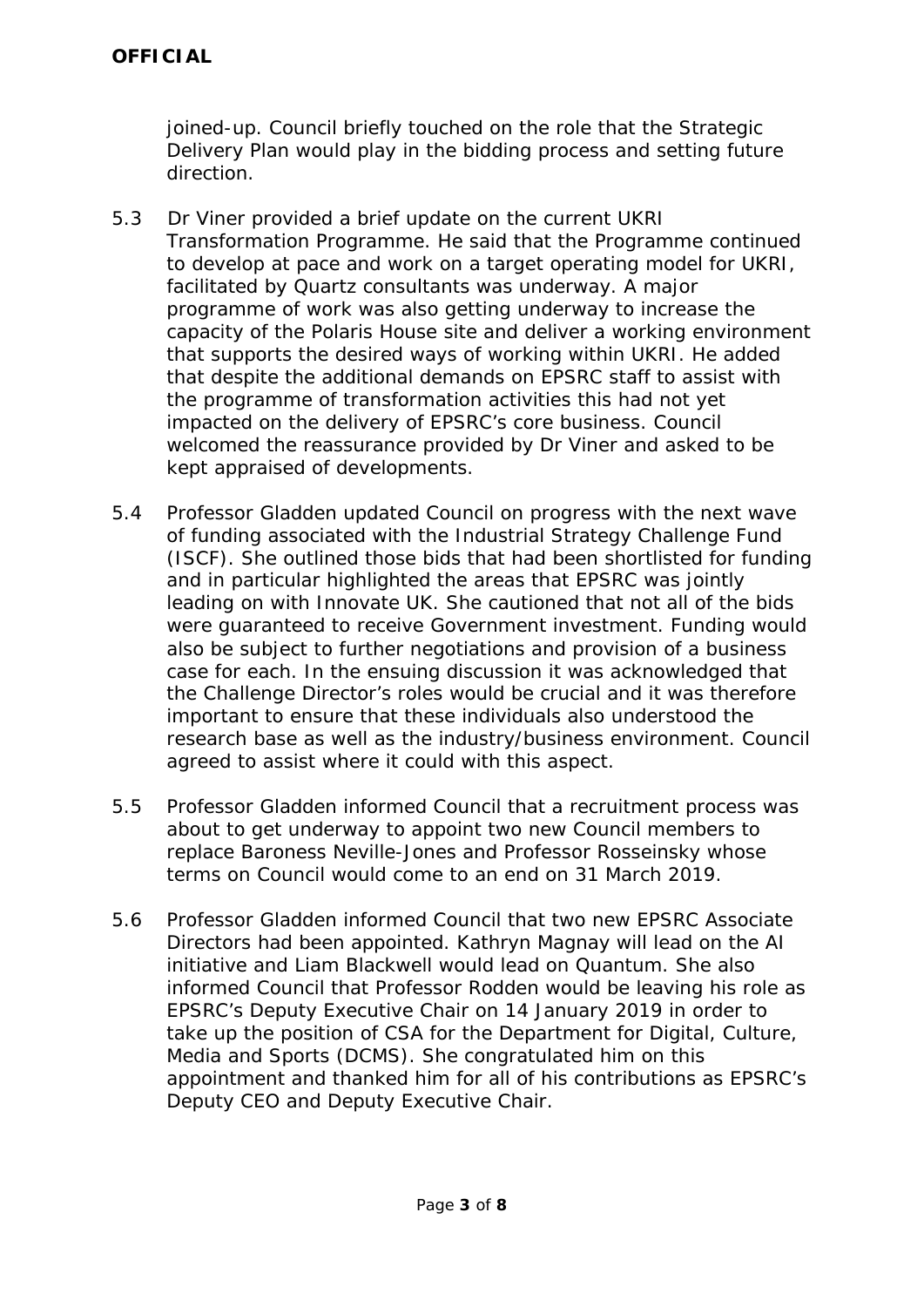- 5.7 Finally Professor Gladden briefly reported on the SAN Conference which had taken place on 06 November. The main focus of the business had been around the draft Strategic Delivery Plan.
- 5.8 Council briefly discussed the proposed changes to the peer review processes associated with Programme Grants and in particular the addition of an Equality, Diversity and Inclusion (ED&I) action plan as part of the application process. It was agreed that further thought around how ED&I within grants would be trialed and evaluated would be brought back for further consideration by Council.
- 5.9 Council **noted** the update.

# **6. EPSRC FINANCIAL PERFORMANCE (EPSRC 23-18)**

- 6.1 Mr Mapstone introduced this paper which provided an overview of EPSRC's current financial performance. **Minute not included as contains exempt material, at the time of publication, under the terms of the Freedom of Information Act 2000.**
- 6.2 **Minute not included as contains exempt material, at the time of publication, under the terms of the Freedom of Information Act 2000.**
- 6.3 Council **noted** the update.

## **7. IMPLICATIONS OF THE EVOLVED FUNDING LANDSCAPE ON EPSRC'S PORTFOLIO & OPERATION (EPSRC 24-18)**

7.1 Dr Graves introduced a paper which presented the findings of a Council/Strategic Advisory Network work-stream that had been commissioned to consider the implications of the current funding landscape on EPSRC. This had arisen from earlier Council discussions about the EPSRC success in attracting additional ringfenced strategic funding and the potential longer-term impacts those investments have on EPSRC's already stretched core funding baseline. Following a brief description of the work-stream process she described a number of reflections and recommendations coming out of these deliberations that might be used to shape EPSRC involvement in existing and future ring-fenced investments.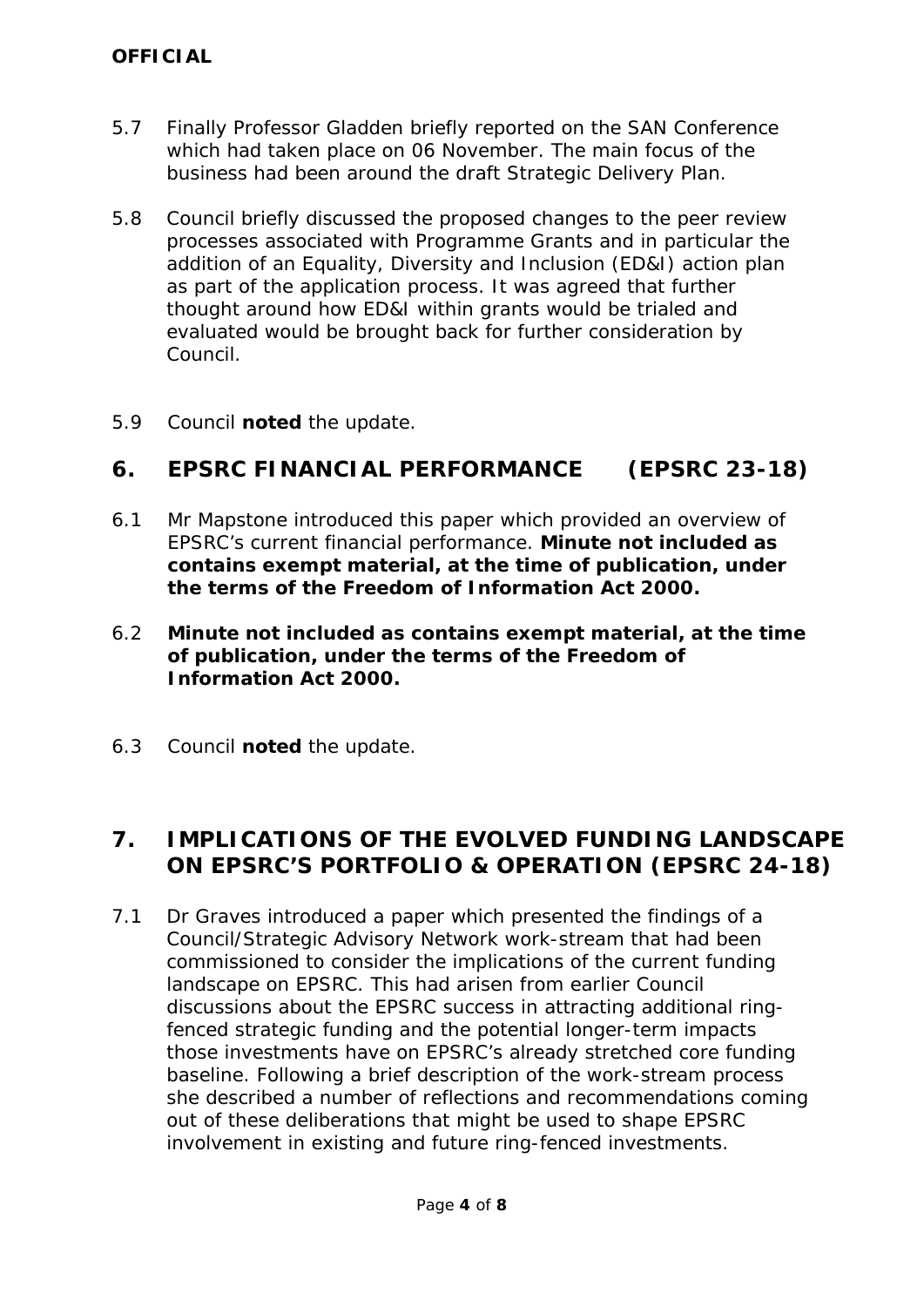- 7.2 **Minute not included as contains exempt material, at the time of publication, under the terms of the Freedom of Information Act 2000.**
- 7.3 Council **welcomed** and **endorsed** the principles and recommendations contained in the report and felt that they provided a useful starting point. The principles and recommendations should be updated in line with the Council discussion for use by the Executive and UKRI more widely.
- 7.4 Council also **agreed** that there was merit in further work to assess the broader implications of ring-fenced funding on EPSRC's balancing capability strategy.

## **8. UK RESEARCH & INNOVATION INFRASTRUCTURE ROADMAP (EPSRC 25-18)**

- 8.1 Dr Bourne introduced this item. He said that BEIS had asked UKRI to develop a Research and Innovation Infrastructure roadmap. The programme to deliver this was launched in January 2018 with the principal objective to create a long-term research and innovation infrastructure roadmap based on a picture of existing UK infrastructure, future requirements and resulting investment priorities.
- 8.2 Dr Bourne updated Council on progress to date and, in particular, drew attention to two interim reports which had been published in November. He said that the final report was intended to be published in May 2019. Finally he confirmed that EPSRC would continue to contribute to the development of the roadmap and added that it was proposed to convene a small Council/SAN/SAT working group to assist and help ensure that EPS is appropriately positioned within the future infrastructure landscape. Both Mark Smith and Andy Wright had agreed to participate in this working group.
- 8.3 Council **noted** the update. It welcomed the opportunity that this provided to produce a shared vision across UKRI and were content with the emerging structure of the document. It agreed that while the emerging road map addressed infrastructure at a national level it will also need to be cognisant of, and map back to the infrastructure needs of individual research councils.

## **9. STRATEGIC DELIVERY PLAN (EPSRC 26-18)**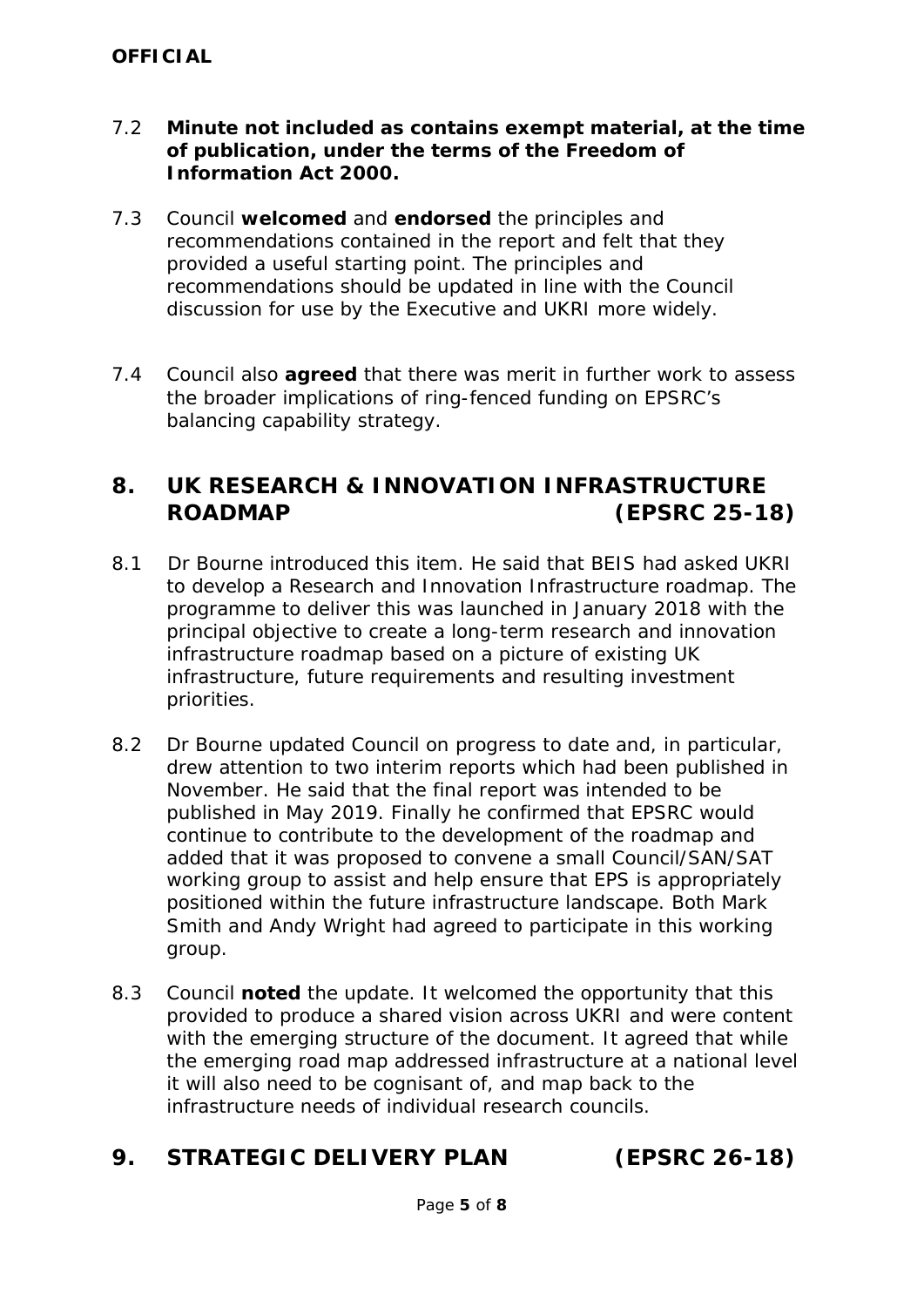- 9.1 Dr Bourne introduced this paper which provided an overview of the process to produce the latest draft of the EPSRC Strategic Delivery Plan and in particular the feedback coming from the All SAN Conference on 06 November. He said that some further work was required on the case studies to be included, the long-term ambitions, and some presentational changes before submission to the UKRI Board.
- 9.2 Council **noted** the changes which had been made resulting from the recent Strategic Advisory Network (SAN) conference. Following some discussion Council **agreed** that the draft represented its broad consensus view and captured the spirit of the advice coming from the consultation process. It made some recommendations about how both the pitch and tone of the messaging needed to be strengthened. It was agreed that Andy Wright and Bonnie Dean should continue to work with the Office to assist with this.
- 9.3 Council went on to discuss the merits or otherwise of the proposed use of anonymous peer review to help further EPSRC's ED&I aims as set out in section 3.3.3 of the draft SDP. There were a number of differing views about this proposed intervention but Council concluded that it was incumbent on them to explore all of the options for achieving the stated ED&I aims. Council therefore agreed that the wording in the SDP might reflect that EPSRC is committed to look at different ways of conducting peer review recognising that this does not exclude experimenting with anonymous peer review.
- 9.4 Council **agreed** that the final draft versions should be circulated to members before Christmas for final comment and following this Professor Gladden should give the final sign-off in conjunction with Professor Smith prior to submission to UKRI.

## **10. COMMUNICATIONS STRATEGY REVIEW (EPSRC 27-18)**

Page **6** of **8** 10.1 Mr Paul explained that, with the formation of UKRI in April 2018, the communications team in EPSRC had taken the opportunity to review the current communications strategy to ensure it is in line with UKRI priorities as well as those of EPSRC. He described the proposed refreshed communications strategy together with the rationale for any changes. He cautioned that this was work in progress and required refinement. Members were invited to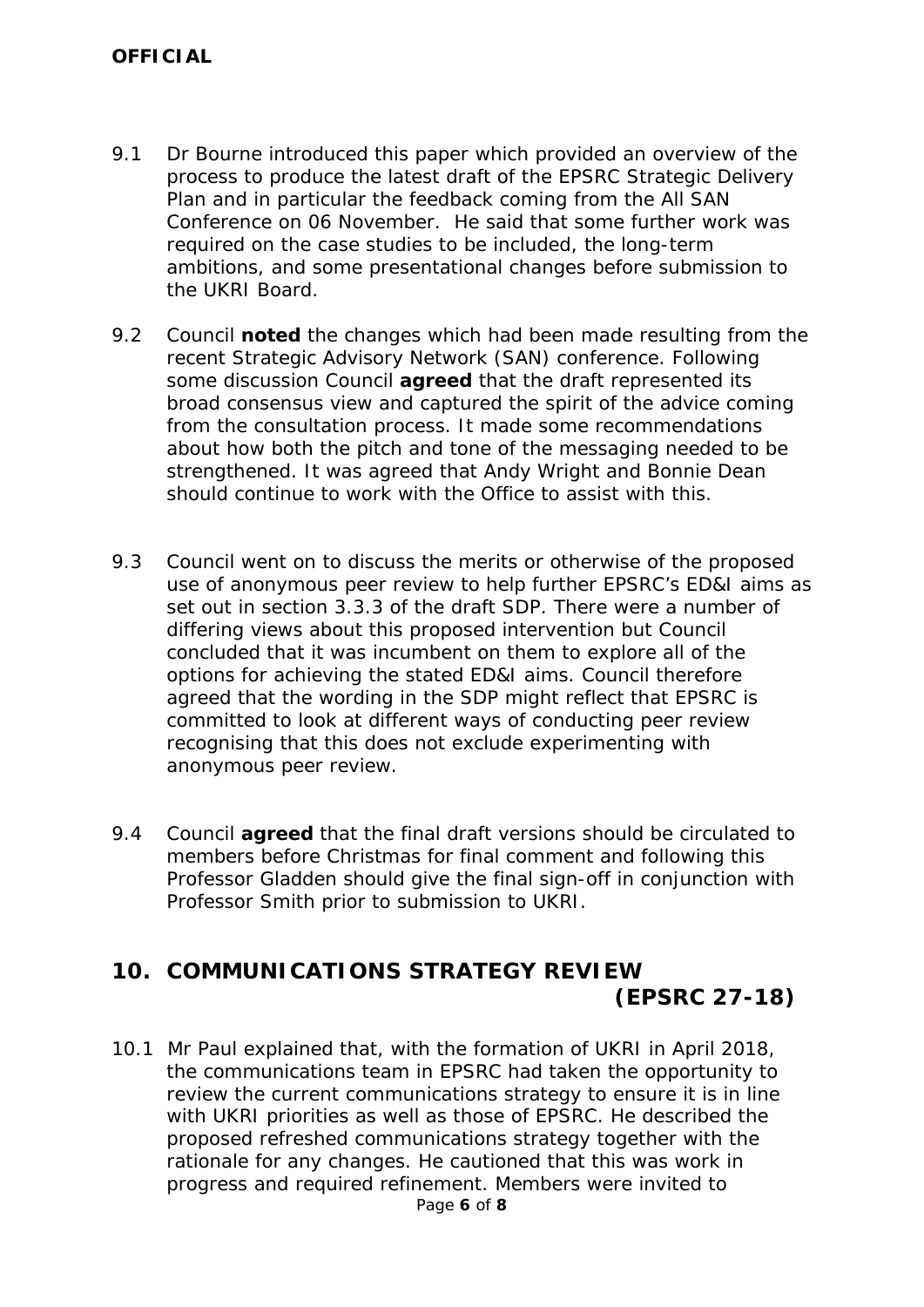comment on these changes and, in addition, to agree to a new format for the regular Council communications paper.

- 10.2 In discussion, Council noted that:
	- i) The particular audience (and their sub-sets) will vary according to the issues in question and will vary over time;
	- ii) While the public was a very large group, it was included within the strategy for accountability purposes and for the linkage with public engagement;
	- iii) The stated outcome in relation to the academic audience should be recast with a more positively articulated statement;
	- iv) The diagram of the different audiences did not need to be represented sequentially;
	- v) CDT statistics should show leverage figures separately, and all statistics should be set in the broader context of overall investment.
- 10.3 Council **noted** the paper and provided some comments about the wording of the strategy. Council **welcomed** the new format for the regular communications paper and noted that feedback to the office was welcomed on their use of the communication lines.

## **11. ITEMS TO NOTE ONLY**

- 11.1 There was one information paper:
	- i) ED&I Update EPSRC 28-18

## **12. ANY OTHER BUSINESS**

12.1 Professor Smith reminded Council of the requirement to produce a short summary of Council business for UKRI colleagues. Council **agreed** that this should particularly highlight the discussion on the funding landscape (EPSRC 24-18). At the same time this might propose that UKRI Board find time to discuss the more generic issues associated with the paper and in particular if and how such an approach might be factored into their own decision making and prioritisation processes. It was also suggested that this paper might be shared with the UKRI audit committee who have a particular interest in the governance of these large capital investments. **Minute not included as contains exempt material, at the time**